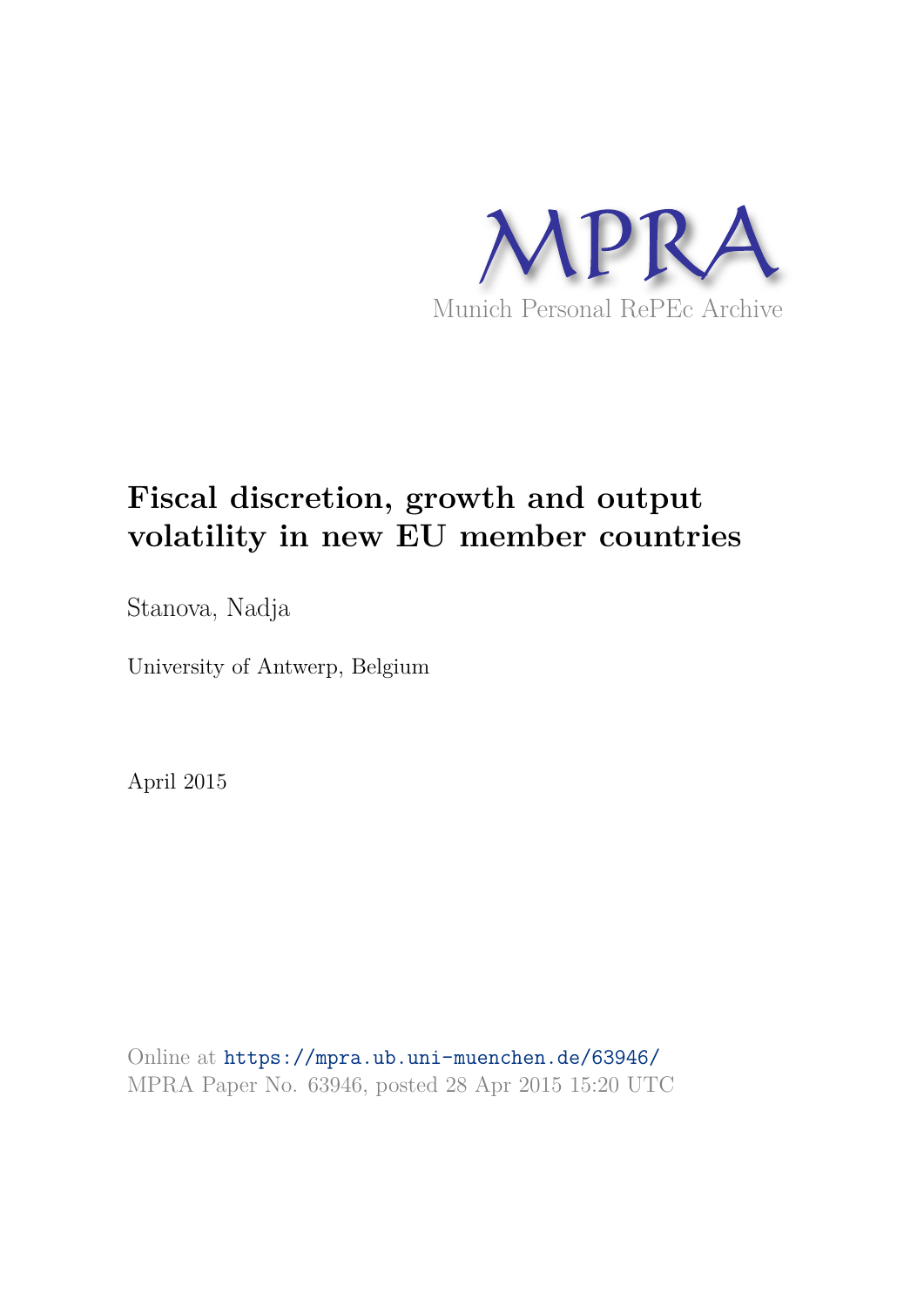## **Fiscal discretion, growth and output volatility in new EU member countries**

Nadja Stanova University of Antwerp, Belgium fanofmacro[at]ymail[dot]com

#### **Abstract**

This paper analyses the link between discretionary fiscal policy and output growth in ten CEE countries. Three aspects are considered: cyclical pattern in the fiscal discretion, contributions to GDP growth, and the link between policy aggressiveness and output volatility. Fiscal discretion is estimated from quarterly data over 2000q1 to 2014q1 using a SVAR model in GDP, net taxes and spending. Decomposition of the GDP suggests that fiscal discretion induced rather small contributions to economic growth. Correlation between fiscal policy aggressiveness and output volatility is weak to moderate positive, notwithstanding whether spending or balance is used as the underlying indicator. The cyclical pattern has identified a mix of pro- and counter-cyclical episodes in the years before the crisis, implying that governments might not have consistently used the good times to create buffers. Overall, this evidence supports the view that policy makers in the CEE countries should mainly rely on rule-based fiscal policy rather than (aggressive) fiscal discretion.

**JEL:** C32, E32, E61, E62

**Keywords:** discretionary fiscal policy, cyclicality of fiscal policy, fiscal policy aggressiveness, GDP growth, output volatility, SVAR model

#### **1 Introduction**

The literature generally favours the use of rule-based fiscal policy to policy discretion. The major argument to back that view is that aggressive use of fiscal discretion aggravates business cycle volatility (e.g. Fatas and Mihov, 2003; Afonso et al. , 2010; and Badinger, 2009). The recommendation of rule-based policy is especially relevant for emerging economies, among which also the new EU members, as they are more prone to volatility in fiscal discretion (cf. Darvas and Kostyleva, 2011; Afonso and Jalles, 2013; and Kabashi, 2014).

With the Great Recession 2008-09, however, there prevailed appeal that fiscal policy should be used to counteract the downturn, as if there was a broad agreement about its effects (cf. Ilzetzki et al. , 2013). The stimuli implemented by the governments, along with the operation of automatic stabilisers, left the budget balances of the Central and East European (CEE) countries weaker than before the crisis (e.g. IMF, 2009; Darvas, 2010; and Staehr, 2010). As a result, the room for future fiscal maneuver has considerably reduced (OeNB, 2012).

In spite of the urgency that reigned after the onset of the crisis, the available literature has barely justified the view that fiscal measures could be an effective stabilisation tool in the former transition countries. At present, consistent evidence on the extent to what fiscal discretion in the CEE countries affects the GDP growth and its volatility, seems to be lacking.

With the aim to fill that gap, this paper analyses fiscal discretion and output growth in ten CEE countries (henceforth CEE-10) using quarterly data over 2000q1 to 2014q1. The paper i) estimates fiscal discretion from a SVAR model in real GDP, net taxes and government spending, ii) constructs measures of structural balance and of fiscal policy aggressiveness, iii) maps the cyclical pattern in the discretionary policy, iv) estimates contributions of fiscal discretion to GDP growth, and iv)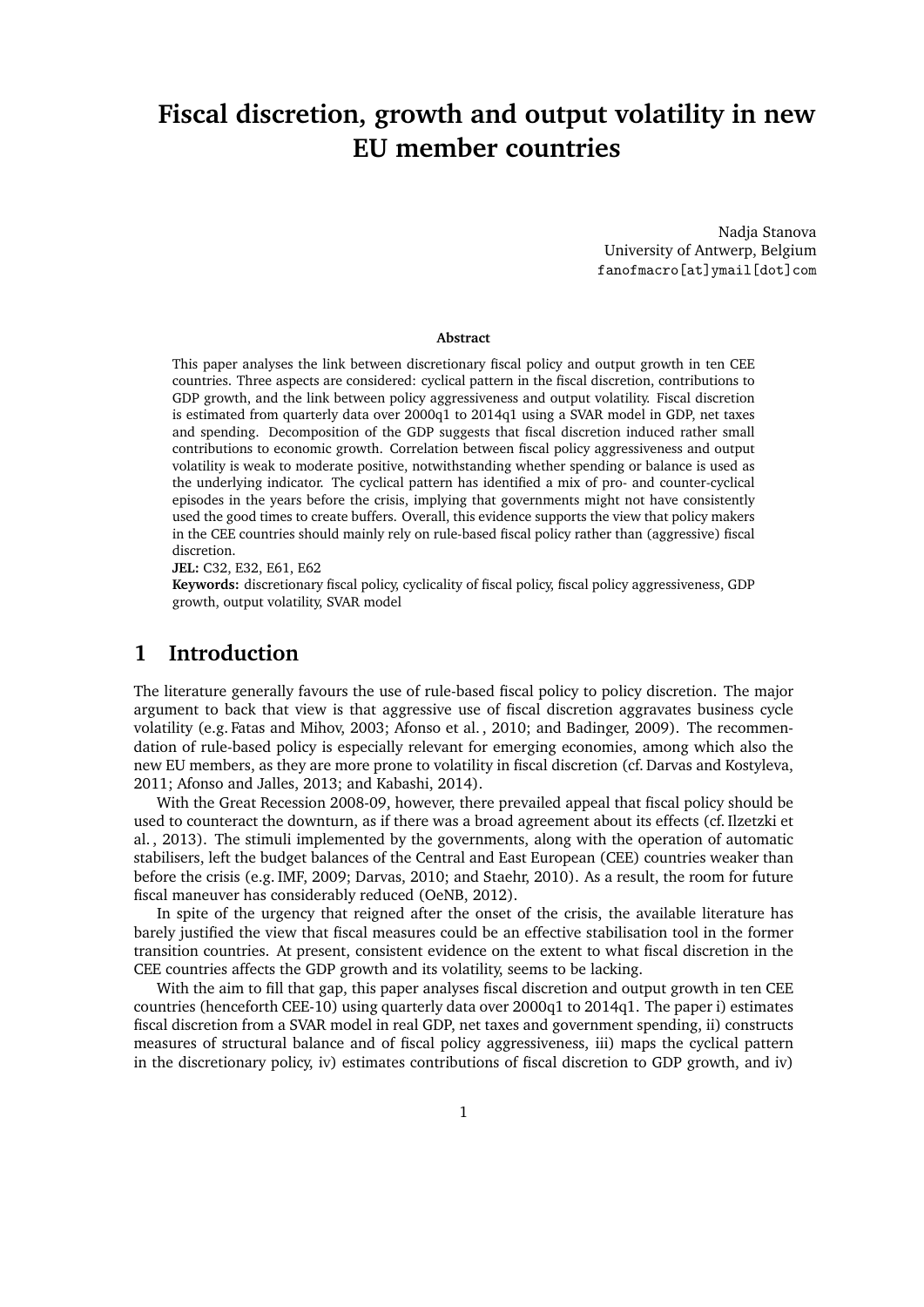estimates correlation between the fiscal policy aggressiveness and output volatility. Decomposition of the GDP suggests that fiscal discretion induced rather small contributions to economic growth. Correlation between fiscal policy aggressiveness and output volatility is weak to moderate positive, notwithstanding whether spending or balance is used as the underlying indicator. The cyclical pattern has identified a mix of pro- and counter-cyclical episodes in the years before the crisis, implying that governments might not have consistently used the good times to create buffers.

The next section summarises the previous research on fiscal discretion in the CEE countries and lists studies that provide methodological reference for this analysis. Section 3 derives a set of fiscal and business cycle indicators and discusses estimation and data related issues. Section 4 presents the empirical results and discusses their robustness to VAR identification method and alternative methodology. The final section draws concluding remarks and suggests further extensions of this work.

#### **2 Previous research**

Research on fiscal policy in the former transition countries is comparatively less extensive than for the advanced economies. The previous literature that tackled various aspects of discretionary fiscal policy in the CEE-10 can be characterised as follows:

- At present, evidence on the relationship between policy aggressiveness and output volatility seems to be lacking. The key studies, such as that of Fatas and Mihov (2003), included emerging economies, but not those from Europe. A piece of preliminary evidence for the CEE-10 is provided by Staehr (2008) who estimated the relationship between autonomous fiscal policy and variability in private sector output growth from annual data over 1995 to 2005.
- $\cdot$  A growing body of empirical literature estimated the effects of fiscal shocks in the form of impulse response functions using vector autoregressive models. An example of a recent study for seven CEE countries is due to Dinu (2014).
- Relatively numerous papers analyse cyclical properties of fiscal discretion in one or more CEE countries, using estimates of the so-called cyclically-adjusted budget balances. Some authors make direct use of data disseminated by international institutions (e.g. Eller, 2009, for the CEE-10; Mencinger and Aristovnik, 2014, for Slovenia and Euro Area Countries; and Kabashi, 2014, for the CEE-10 and six South Eastern transition countries), or follow in their own calculation the standard methodology (e.g. Grundiza et al. , 2005, for Latvia; Dumitru and Stanca, 2010, for Romania). Other authors propose their own measure of a cyclically-adjusted balance or fiscal stance (e.g. Lewis, 2007, for eight CEE countries; Altar et al. , 2010, for Romania; Ambrisko et al. , 2012, for the Czech republic; and Marcanova and Odor, 2014, for Slovakia). Mirdala (2013) computed cyclically-adjusted balances for the CEE-10 using a VEC as the underlying model. Lewis (2013) assessed cyclicality of the fiscal policy in CEE-10 using real-time fiscal data.

To mention some of the findings that are interesting for the analysis in this paper, fiscal shocks in the CEE countries seem to yield rather small-sized effects on output (Dinu, 2014); the relationship between autonomous fiscal policy and private sector output variability is positive and more significant for the CEE-10 than for the Western EU countries (Staehr, 2008); several papers bring on the issue of pro-cyclical policy stance (cf. e.g. Eller, 2009; Dumitru and Stanca, 2010; Ambrisko et al. , 2012; and Kabashi, 2014); some authors point out that the cylical pattern might be in part driven by the estimates of potential output (e.g. Eller, 2009), or that results from real-time data would acquit policymakers of the charges of running pro-cyclical fiscal policy (e.g. Lewis, 2013).

This paper aims to deepen the knowledge about the stabilisation potential of discretionary fiscal policy in the CEE-10. To that end, the paper explicitly quantifies contributions of discretionary policy to GDP growth and estimates the relationship between policy aggressiveness and output volatility. The analysis is backed by two sorts of references:

q Estimation of discretionary fiscal policy using a SVAR approach refers to the paper of Blanchard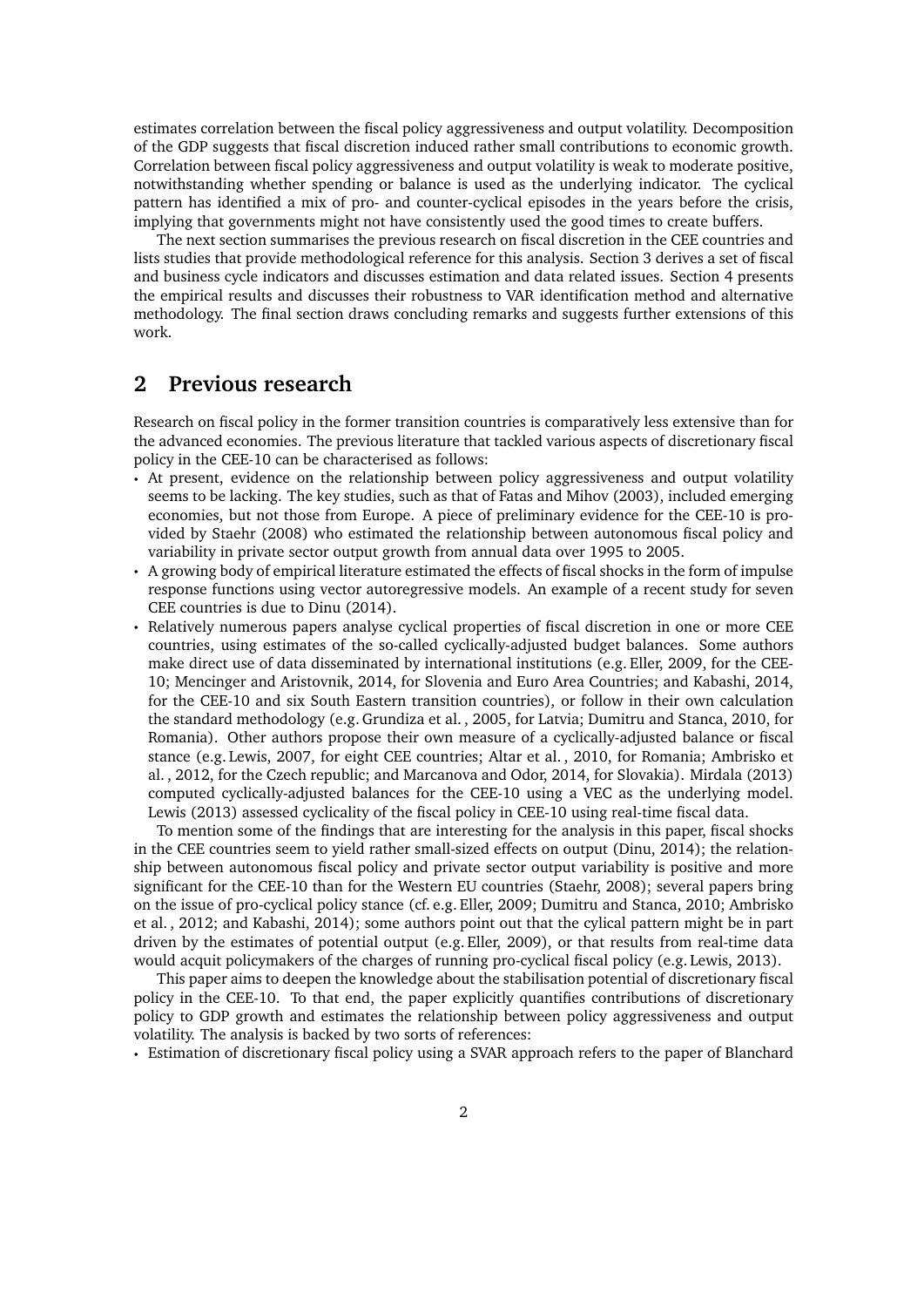and Perotti (2002). The authors specified a vector autoreggressive model with quarterly distributed lags in tax receipts, government spending and output. They introduced an exogenously estimated scheme to identify structural fiscal shocks based on a detailed knowledge of the U.S. tax code. Afonso and Claeys (2008) show that estimated VAR structural shocks can be used to gauge an indicator of structural budget balance as an alternative to the cyclically-adjusted balances.

Analysis of the relationship between aggressive use of fiscal discretion and output volatility refers to the study of Fatas and Mihov (2003). The authors construct a measure of policy aggressiveness as the standard deviation in the regression residual of government spending. More recent application of the aggressiveness concept are due to e.g. Badinger (2009) and Afonso et al. (2010). The evidence in those studies, based on large sets of advanced and developing economies, suggests that higher output volatility is associated with a more volatile use of fiscal discretion.

### **3 Methodological background**

This section sets forth a framework to estimate fiscal discretion and derives a set of fiscal policy and business cycle indicators.

In tables, countries are henceforth labeled using the following two-letter country codes: BG Bulgaria, CZ Czech republic, EE Estonia, LV Latvia, LT Lithuania, HU Hungary, PL Poland, RO Romania, SI Slovenia, and SK Slovakia.

#### **3.1 Fiscal policy indicators**

Discretionary fiscal policy refers to those changes in the policy that are not an automatic reaction of the budget to the business cycle. The overall budget balance includes automatic stabilizers that are incorporated in the legislation and act without intervention of the policymakers. Thus by removing the cyclical effect of the stabilisers, the remaining "cyclically-adjusted" balance is a truer picture of the underlying stance of the policy.

This paper estimates individually for each of the CEE-10 the discretionary component in net taxes and government spending. It borrows from the standard macroeconomic literature the SVAR approach, proposed originally by Blanchard and Perotti (2002). The choice of the variables reflects the aim to track policy channels that are most closely associated with aggregate demand and, through aggregate demand, with output. Examples of studies that estimated fiscal discretion using vector autoregressive models include Afonso and Claeys (2008) or Caldara and Kamps (2008). The choice has a number of advantages:

- $\cdot$  The VAR methodology conceptually matches the fiscal policy theory, in which it is thought about fiscal policy as consisting of two components, the rule-based policy and discretion (cf. Mourre et al. 2013). The rule-based policy (in practice often termed as automatic stabilisers or cyclical component) is represented by the model and discretion is estimated using the VAR structural shocks.
- The vector autoregressive model takes care of the endogeneity problem, which is important for the estimates of policy aggressiveness. In large cross-section studies as that of Fatas and Mihov (2003), the problem is overcome by dynamic panel data estimation techniques. The VAR methodology provides a possible alternative in cases the number of cross-sections is small.
- $\cdot$  The multivariate analysis enables to estimate in a consistent way the discretionary and cyclical component both on the expenditure and revenue side of the budget, rather than focusing just on government spending.
- Given that the GDP is a part of the model, this approach does not rely on external estimates of the potential output and output gap. As such, it is not subject to drawbacks that are related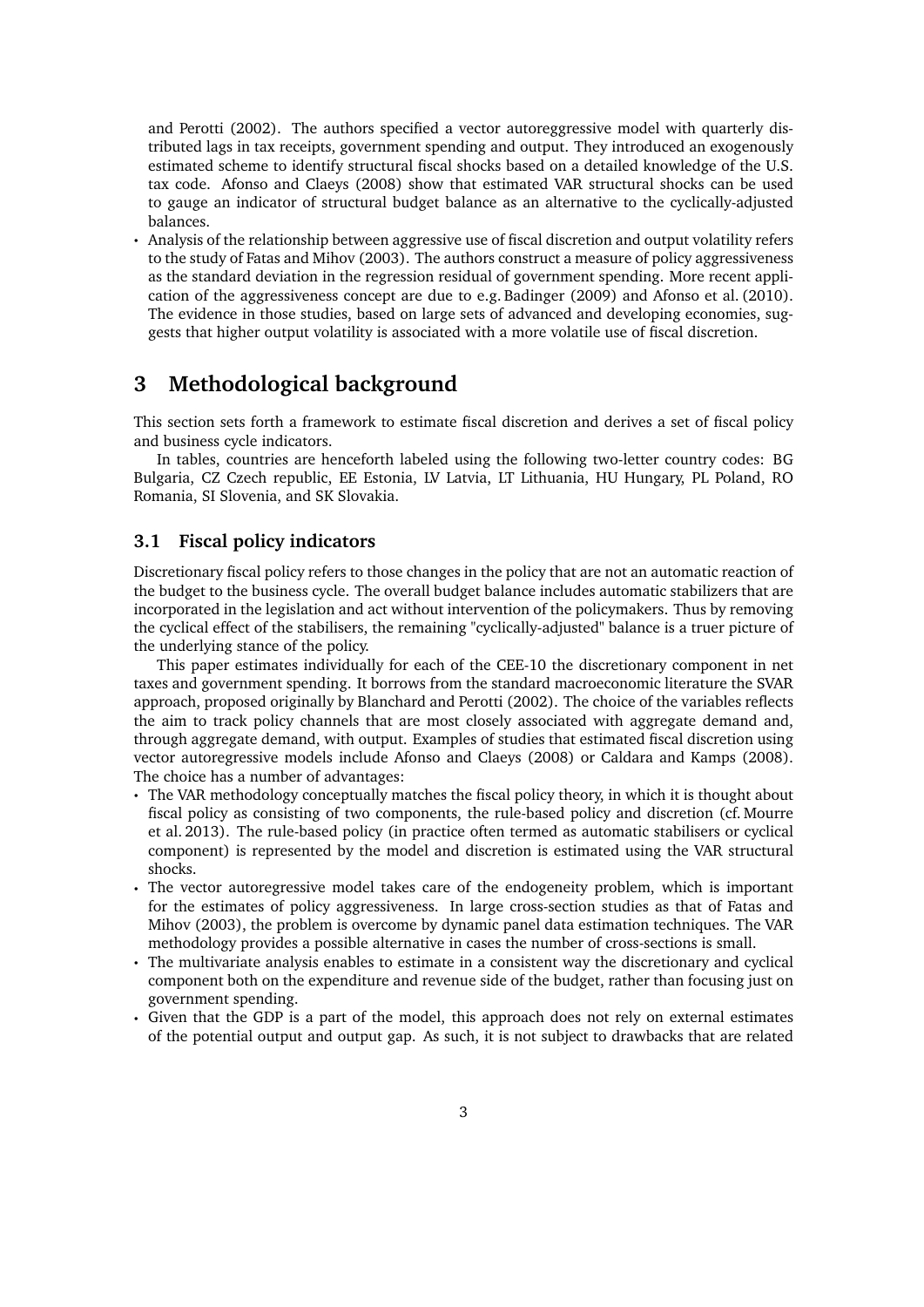to the calculation of cyclically-adjusted budget balances (cf. e.g. Hughes Hallet et al. , 2012, or Reiss, 2013).

#### **3.1.1 VAR specification**

The empirical model of fiscal policy as proposed by Blanchard and Perotti (2002) may, ignoring for ease of notation any exogenous terms, be written in the reduced form as:

$$
A(L)X_t = U_t \tag{1}
$$

where  $A(L)$  represents a matrix of lag polynomials in the lag operator L,  $X_t$  is a vector of endogenous variables and  $U_t$  is the vector of reduced form residuals. The vector  $X_t$  includes the logarithms of government net taxes  $T_t$ , government spending  $G_t$  and output  $Y_t$ , all in real terms. As exogenous variables, the model includes the unemployment rate, annual change in the real effective exchange rate and GDP deflator, and lagged value of real government debt. The specification also includes deterministic terms and dummy variables.

The VAR coefficients were estimated using the standard multivariate least squares estimator. The specification was tested for stability and appropriate lag length and the estimated residuals were submitted to tests for autocorrelation, heteroskedasticity and normality. In the end, a levels VAR model was estimated for each of the countries in 3 (Czech republic and Slovenia) or 2 lags (other countries). For each of the countries, the specification also includes a constant and a linear trend. The following dummies were included: 2003q1 for the Czech republic, 2008q1 to 2008q4 for Bulgaria, 2008q2 to 2008q3 for Romania and 2007q4 to 2008q4 for Slovakia.

#### **3.1.2 Identification of structural shocks**

The reduced form residuals  $u_t^T$  ,  $u_t^G$  , and  $u_t^Y$  have in general non-zero cross-correlations. To uncover unobserved structural shocks  $\epsilon_t^T$ ,  $\epsilon_t^G$  and  $\epsilon_t^Y$  that are mutually uncorrelated, identification proceeds alongside two schemes:

- 1. A recursive identification that uses the lower Choleski factor of the residuals' variance-covariance matrix. The recursive scheme requires a causal ordering of the model variables. Government spending is ordered first, followed by the GDP and net taxes (cf. e.g. Caldara and Kamps, 2008).
- 2. An identification approach adapted from Blanchard and Perotti (2002), based on elasticities of the fiscal variables w.r.t. output $^{\rm 1}$ .

The latter approach relies on institutional information about the tax and transfer system. The idea is to identify automatic responses of net taxes and spending to economic activity. Essential to the scheme is using quarterly data. The relationship between the reduced-form residuals and the structural disturbances reads as:

$$
\begin{bmatrix} 1 & 0 & -\alpha \\ 0 & 1 & -\beta \\ -a_{31} & -a_{32} & 1 \end{bmatrix} \begin{bmatrix} u_t^T \\ u_t^G \\ u_t^Y \end{bmatrix} = \begin{bmatrix} b_{11} & b_{12} & 0 \\ b_{21} & b_{22} & 0 \\ 0 & 0 & b_{33} \end{bmatrix} \begin{bmatrix} \epsilon_t^T \\ \epsilon_t^G \\ \epsilon_t^Y \end{bmatrix}
$$
(2)

The left hand side matrix in (2) captures the unexpected movements in the three endogenous variables to affect each other, whilst the right hand side matrix isolates the mutual effects of the structural shocks. Thus for instance the fiscal revenue shock  $\epsilon_t^T$  is obtained from the reduced form residual  $u_t^T$  after subtracting the responses to unexpected movements in GDP  $\alpha \cdot u_t^Y$  and to fiscal expenditure shocks  $b_{12} \cdot \epsilon_t^G$ .

Estimation of the two matrices proceeds in the following steps:

<sup>1</sup> Another interesting identification strategy could be the long-run restrictions as do e.g. Afonso and Claeys (2008). However, the possibility to use this approach for the CEE-10 is limited given the relatively small number of observations and therefore it is avoided in this paper.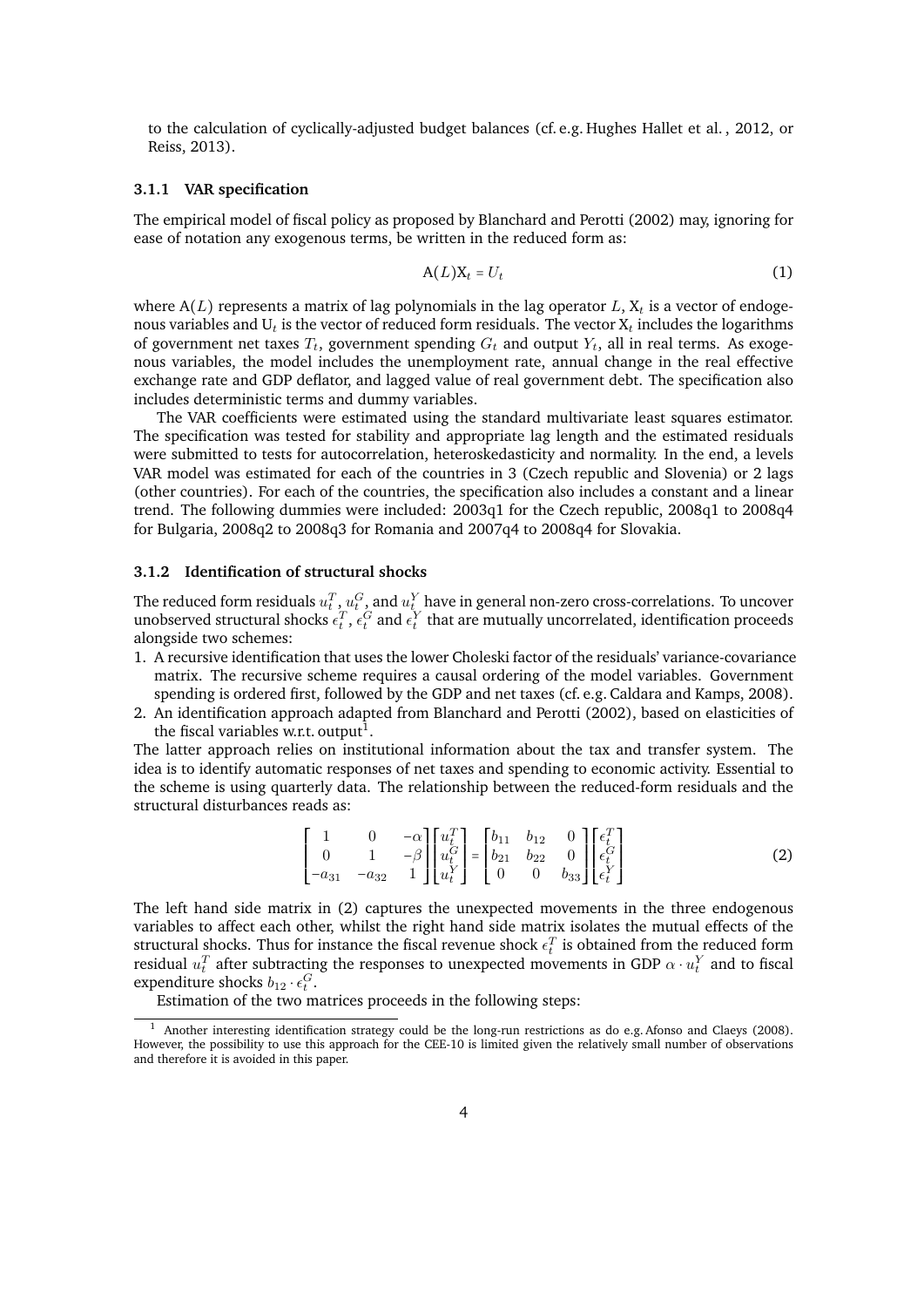- Parameters  $\alpha$  and  $\beta$  denote elasticities to output of net taxes and spending, respectively. To obtain  $\alpha$ , elasticities of the individual taxes and transfers w.r.t. output are weighted by their shares in net taxes. Given that transfers are netted out from spending, there are little reasons to think that government spending would automatically respond to GDP within a quarter;  $\beta$  is set zero.
- With the estimated  $\alpha$  and  $\beta$ , cyclically-adjusted reduced form residuals in net taxes and spending are constructed,  $\tilde{u}_t^T = u_t^T - \alpha \cdot u_t^Y$  and  $\tilde{u}_t^G = u_t^G - \beta \cdot u_t^Y$ . Whilst  $\tilde{u}_t^T$  and  $\tilde{u}_t^G$  may still be correlated with each other, they are no longer correlated with  $\epsilon_t^Y$ , and thus can be used as instruments to estimate  $a_{31}$  and  $a_{32}$  in a regression of  $u_t^Y$  on  $u_t^T$  and  $u_t^G$ .
- q In a last step, the right hand side coefficients are estimated,  $b_{12}$  and  $b_{21}$ , in a regression of the cyclically adjusted residuals on each other. It is difficult to decide whether net taxes respond to spending ( $b_{21} = 0$ ) or the reverse ( $b_{12} = 0$ ), when the government increases spending and taxes at the same time. The correlation between  $\tilde{u}_t^T$  and  $\tilde{u}_t^G$  turns out to be very small, thus the ordering makes little difference. The assumption is adopted that  $b_{12} = 0$ . The elements on the main diagonal of the right hand side matrix are the standard deviations of the structural shocks.

Table 1 reports elasticities of net taxes to output, obtained in a one-step calculation. The logarithm of each of the taxes and transfers was regressed against the logarithm of GDP. The inflation rate was used as an instrumental variable. Instrumenting for the inflation appeared important in order to obtain unbiased estimates of the slope coefficients, especially in the case of social benefits and subsidies. The resulting elasticities range from 0.7 to about 0.8, which is close to the estimates in the empirical literature (cf. e.g. Girouard and Andre, 2005, Eller et al. , 2011).

| Table 1: Elasticities of net taxes to outpu <sup>*</sup> |
|----------------------------------------------------------|
|----------------------------------------------------------|

|                      | ΒG   | CZ   | EF.  | ΙV   | LТ   | НU   | PI.  | RO   | SI   | SK   |
|----------------------|------|------|------|------|------|------|------|------|------|------|
| Direct taxes         | 0.66 | 0.75 | 0.66 | 0.69 | 0.69 | 0.75 | 0.75 | 0.70 | 0.72 | 0.69 |
| Indirect taxes       | 0.78 | 0.77 | 0.73 | 0.74 | 0.74 | 0.81 | 0.82 | 0.77 | 0.78 | 0.75 |
| Social contributions | 0.71 | 0.81 | 0.71 | 0.70 | 0.72 | 0.79 | 0.80 | 0.75 | 0.78 | 0.77 |
| Social benefits      | 0.75 | 0.82 | 0.71 | 0.70 | 0.74 | 0.81 | 0.84 | 0.76 | 0.80 | 0.79 |
| Subsidies            | 0.44 | 0.60 | 0.39 | 0.38 | 0.38 | 0.56 | 0.54 | 0.52 | 0.52 | 0.53 |
| Net taxes            | 0.75 | 0.75 | 0.72 | 0.73 | 0.71 | 0.79 | 0.76 | 0.76 | 0.75 | 0.70 |

#### **3.1.3 Construction of fiscal indicators**

Using the estimates of the VAR structural shocks, various fiscal policy indicators are constructed as follows:

- q Discretionary fiscal policy, henceforth also structural balance, is the difference between the structural shocks to net taxes and spending,  $\epsilon_t^{BAL} = \epsilon_t^T - \epsilon_t^G$ . To be clear about the signs, a positive balance is surplus, and a positive change in the structural balance means fiscal tightening.
- Rule-based policy are those parts of net taxes and spending which were found to respond automatically to economic activity,  $T_t - \epsilon_t^T$  and  $G_t - \epsilon_t^G$ .
- $\cdot$  Two alternative measures of fiscal policy aggressiveness are used: the standard deviation of the discretionary spending,  $\sigma_{\epsilon}^G$  (used e.g. by Fatas and Mihov, 2003), and the standard deviation of the structural balance,  $\sigma_{\epsilon}^{\vec{B}AL}$ .

#### **3.2 Business cycle indicators**

The business cycle is characterised using the following indicators:

- Output volatility  $\sigma^{Y}$  is the standard deviation of output growth (cf. Fatas and Mihov, 2003).
- $\cdot$  To obtain trend and output gap, seasonally adjusted real GDP is smoothed using the Hodrick-Prescott filter with the smoothing parameter equal to 1600.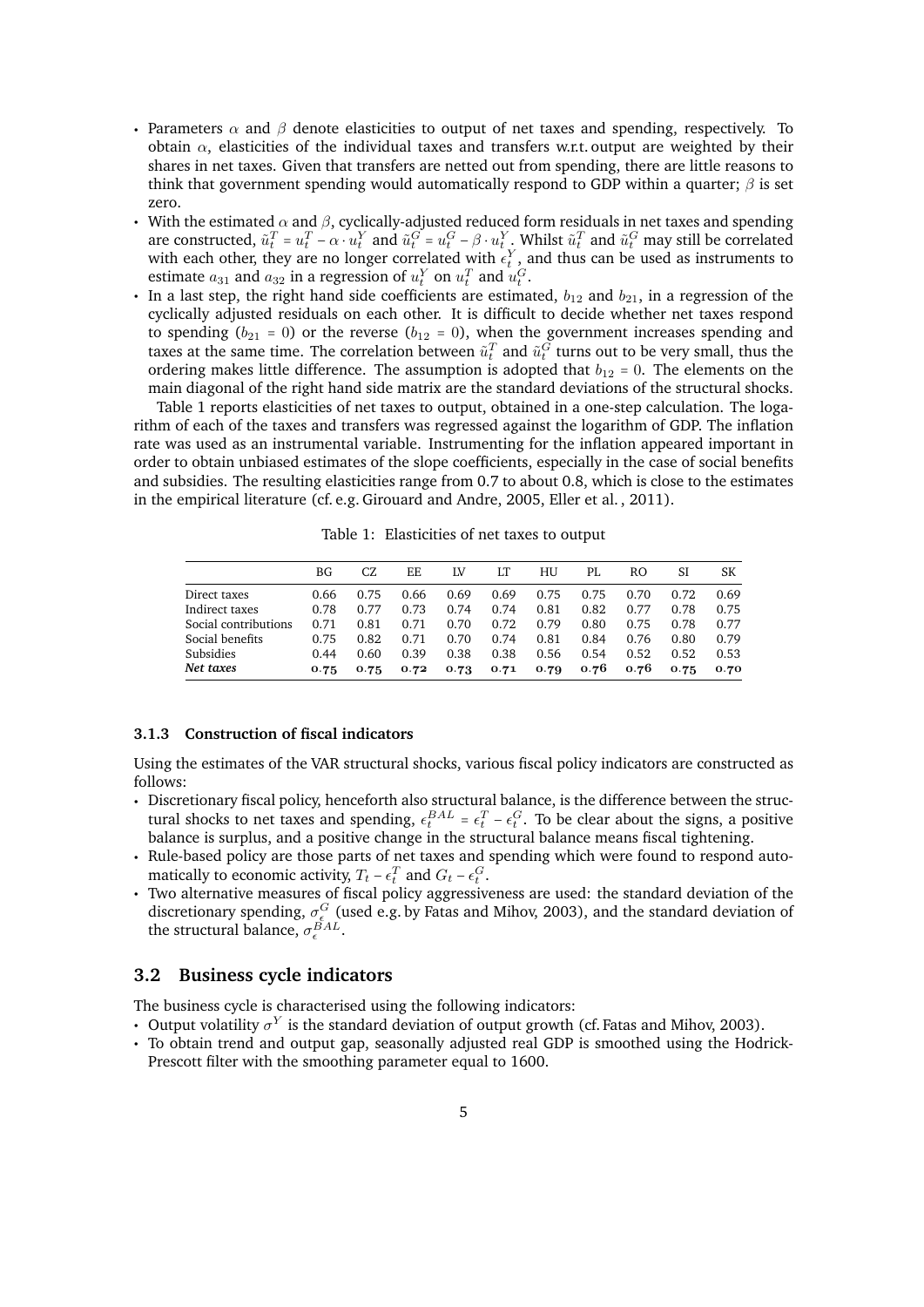The estimated trend GDP shall serve as the reference basis to express structural fiscal indicators in GDP percentages.

The output gap estimates, along with the overall GDP growth rates, are used to isolate periods of extreme cyclical conditions. There are good reasons to believe that in periods when the economies were severely depressed or overheated, volatility in the fiscal discretion was a reaction to volatility in output in a first place. The resulting classification of the cyclical conditions is reported in Table 2. The CEE-10 experienced overheating between 2006 and 2008, and deep contraction in the two years to follow. In addition, periods between the two extremes are isolated so as to filter out times when the cycle turned. About 8 to 10 years remain that can be viewed as the usual business cycle.

As for Poland, two years fall below the 20th percentile, 2002 and 2013, with an average annual growth rate of 1.5 percent. Even though the figures were not negative, the two years were associated with high unemployment and as such they do qualify for a possible response of discretionary fiscal policy. For this reason, the two years also were cautiously classified as contractions rather than normal cyclical conditions.

|              | ΒG             | CZ           | EE   | LV           | LT             | HU   | PL.    | RO           | SI          | SK       |
|--------------|----------------|--------------|------|--------------|----------------|------|--------|--------------|-------------|----------|
| 2001         | n              | n            | n    | n            | n              | n    | n      | n            | n           | n        |
| 2002         | n              | n            | n    | n            | n              | n    | ۰      | n            | n           | n        |
| 2003         | n              | n            | n    | n            | n              | n    | n      | n            | n           | n        |
| 2004         | n              | n            | n    | n            | n              | n    | n      | n            | $\mathbf n$ | n        |
| 2005         | n              | n            | n    | n            | n              | $^+$ | n      | n            | n           | n        |
| 2006         | $^{+}$         | $\mathrm{+}$ | $^+$ | $\mathrm{+}$ | $^+$           | $^+$ | n      | $^{+}$       | n           | n        |
| 2007         | $^{+}$         | $^{+}$       | b    | $^{+}$       | $^{+}$         | b    | $^{+}$ | $^{+}$       | $^{+}$      | $^{+}$   |
| 2008         | b              | b            | b    | b            | b              | b    | $^{+}$ | $^{+}$       | b           | $^+$     |
| 2009         | ٠              | -            | -    | -            | ٠              | ۰    | n      | b            | ۰           | ۰        |
| 2010         | ٠              | n            | n    | n            | ٠              | n    | n      | ٠            | $\mathbf n$ | n        |
| 2011         | n              | n            | n    | n            | n              | n    | n      | n            | n           | n        |
| 2012         | n              | n            | n    | n            | n              | n    | n      | n            | $\mathbf n$ | n        |
| 2013         | n              | n            | n    | n            | n              | n    |        | n            | n           | n        |
| Normal times | 8              | 9            | 9    | 9            | 8              | 8    | 9      | 8            | 10          | 10       |
| Contraction  | 2              | 1            | 1    | 1            | 2              | 1    | 2      | 1            | 1           | 1        |
| Overheating  | $\overline{2}$ | 2            | 1    | 2            | $\overline{2}$ | 2    | 2      | 3            | 1           | 2        |
| Between      | 1              | 1            | 2    | 1            | 1              | 2    | 0      | $\mathbf{1}$ | 1           | $\Omega$ |

Table 2: Cyclical condition in the CEE-10

*Note:* As contraction and overheating periods are classified when both the output gap and the GDP growth rate were below and above the 20th and 70th percentile of their respective distributions since 2001. Abbreviations used: "n" normal times, "+" overheating, "-" contraction, "b" year between episodes of extreme cyclical condition.

#### **3.3 Data**

For each of the CEE-10, the data set used for the VAR estimation consists of quarterly data over 2000q1 to 2014q1. The data were drawn from the Eurostat database of the European Commission (Spring 2015). The series are coded as follows:  $Y_t$  is the gross domestic product at market prices (B1GM), which was also used to filter out the trend and output gap;  $T_t$  is the sum of direct taxes (D5), indirect taxes (D2) and social contributions (D611) minus social benefits (D62, D6311, D63121, D63131) and subsidies (D3);  $G_t$  is the sum of public wages (D1), government consumption (P2) and investment (P51). The exogenous variables are the unemployment rate (UNERT), real effective exchange rate to 37 trading partners (REER37CPI), the GDP price deflator (CPI05) and the government consolidated gross debt (GD). The fiscal variables and GDP were deflated by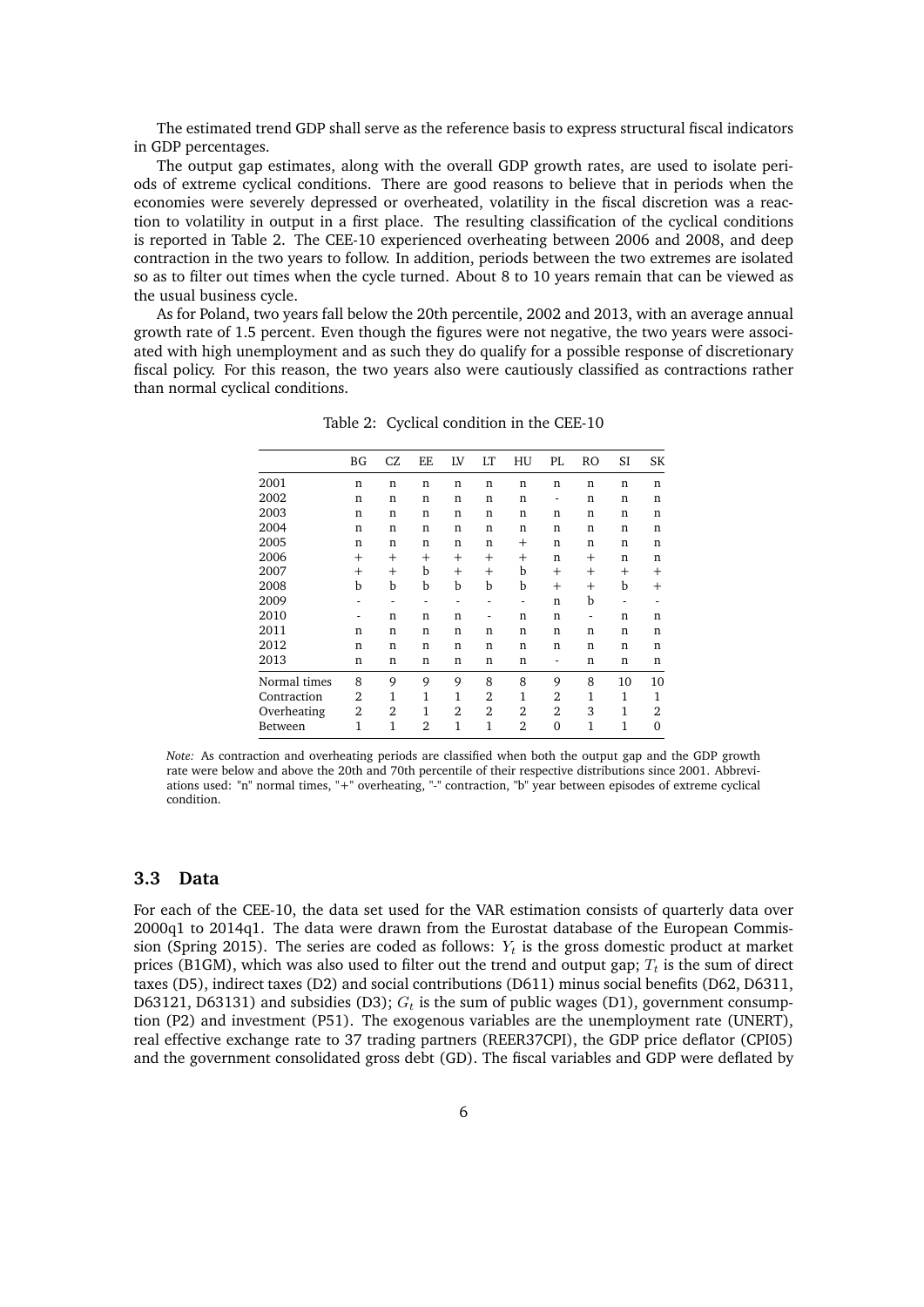the GDP price deflator and seasonally adjusted.

For comparison, cyclically-adjusted balances that are used for the so-called Excessive deficit procedure were drawn from the AMECO database of the European Commission (Spring 2015). The series is coded as cyclically adjusted net lending or borrowing based on potential GDP (UBLGAP).

## **4 Empirical results**

#### **4.1 Basic results**

Table 3 reports average annual growth rates in the CEE-10 since 2001. The ten economies have enjoyed average annual growth rates between about 2 and 6 percent. In the years of overheating, the growth accelerated to about 4 to 10 percent per year. The Great Recession caused a sharp decline in the GDP, particularly in the Baltic states. The crisis revealed the vulnerability of these countries which have maintained tight financial linkages with foreign trading partners and somewhat oversized housing sectors. An exception among the new EU members is Poland, which is the only economy not to have undergone a recession since 2001. An important role in the growth success of the Polish economy have played public investment and effective use of the EU funds (e.g. Rae, 2013).

Table 3: GDP growth rates (% y-o-y)

|                                                                | BG. | EE | - IV | LT HU PL RO SI |  |  | SK CEE-10 |
|----------------------------------------------------------------|-----|----|------|----------------|--|--|-----------|
| Normal times 3.8 2.5 6.0 5.8 6.4 2.2 3.9 4.1 2.1 4.4 4.1       |     |    |      |                |  |  |           |
| Contraction -2.6 -4.5 -14.0 -17.8 -6.7 -6.8 1.5 -1.2 -7.9 -4.9 |     |    |      |                |  |  | $-6.5$    |
| Overheating 6.5 6.4 10.2 10.6 8.8 3.9 6.0 7.3 7.0 8.2          |     |    |      |                |  |  | 7.5       |

*Note:* Source of data is the Eurostat. Own calculation.

Turning to fiscal policy indicators, Figure 1 shows country-specific estimates of structural balances and the median computed for the CEE-10. Table 4 reports the structural balances. To get an idea how the estimates compare to headline fiscal data, the table also includes government primary balances and balances in the net taxes and spending. The bottom row of the table reports cyclically adjusted balances (CAB) calculated by the European Commission. The CAB indicates what budget balance would prevail if the economy was at its potential<sup>2</sup>.

Table 4: Estimated structural balances

| $CEE-10$ |
|----------|
|          |
|          |
| $-0.00$  |
| $-0.01$  |
| $-1.35$  |
| $-4.18$  |
| $-3.64$  |
|          |

*Note:* Reported are fiscal data in % trend GDP. The CAB are from the European Commission, in % potential output. For Estonia and Poland, the CAB were available only from 2010 to 2013, for Lithuania from 2004 to 2013.

<sup>&</sup>lt;sup>2</sup> The structural balances are expressed in percent of trend GDP, the CAB are disseminated in percent of potential output. This should have little effect on the interpretation.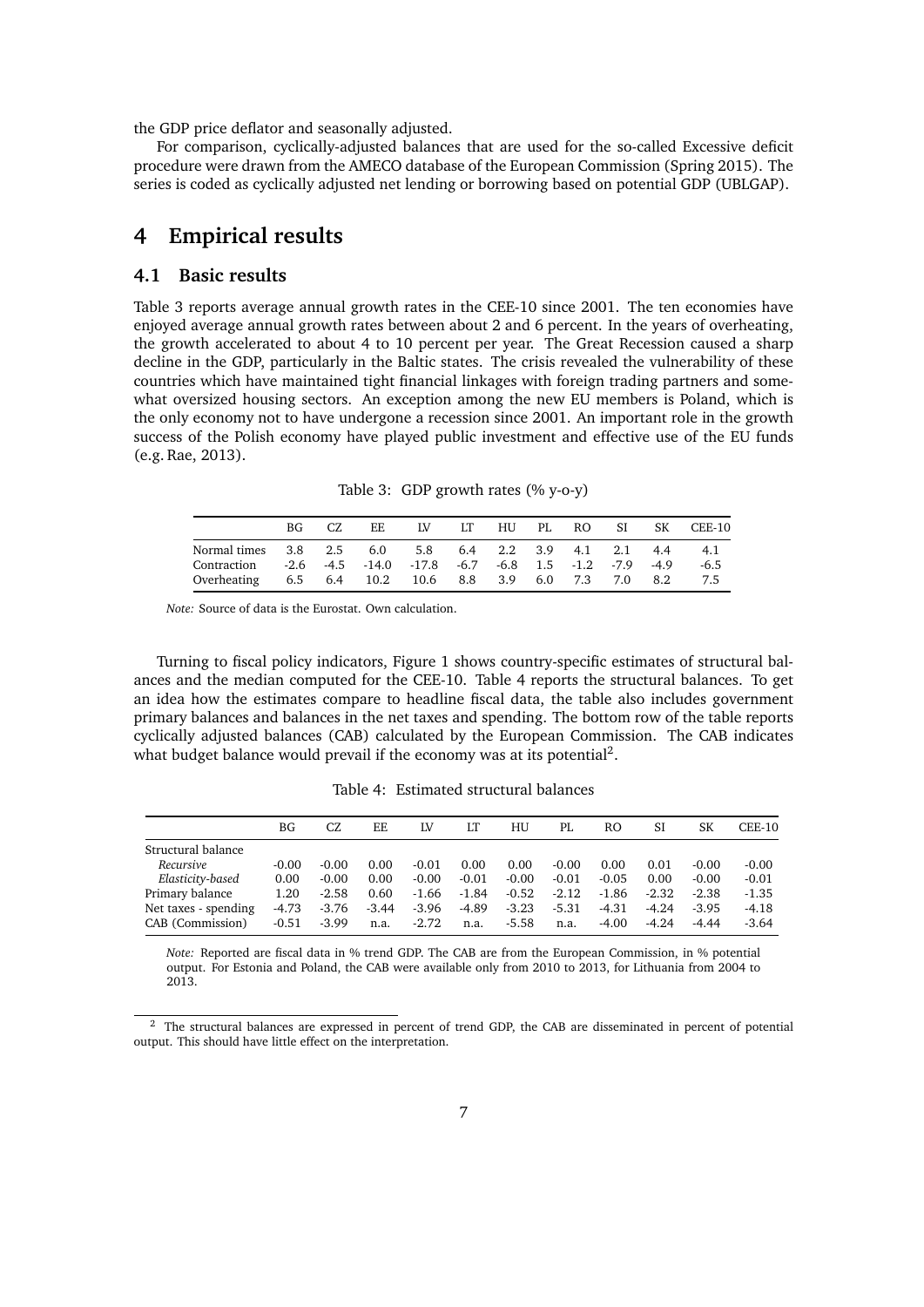

Figure 1: Structural balance  $\epsilon^{BAL}$  (% trend GDP)

The estimated structural balances are very small and centered around zero, implying that the average figures are below 0.01 percent of the trend GDP. To compare the two identification schemes, the respective estimates are similar in the sense that they are medium to strongly positively correlated with each other and weakly to medium positively correlated with the CAB. The recursive identification yields somewhat larger figures for  $\epsilon^{BAL}$ , the ratios of which to trend GDP are nicely proportional across the countries and over time. The elasticity-based approach yields figures of a rather implausibly small magnitude and seems to be more prone to generation of outliers. Henceforth, results obtained under the recursive scheme are presented, unless indicated otherwise.

In line with what is expected, estimates of  $\epsilon^{BAL}$  are considerably smaller than the CAB. This is explained by a number of differences behind the two methodologies. The CAB are calculated from fiscal data as such, whereas  $\epsilon^{BAL}$  are estimated from the VAR residuals which make to a very small share of the variables. In the CAB calculation, the fiscal variables and output gaps do not interact with each other, whereas this is the case in the SVAR model-based estimation. Another difference is that the CAB are derived from the overall government balances, whilst  $\epsilon^{BAL}$  are based on net taxes and spending. The SVAR-based estimates might thus omit some budget items, that actually affect the CAB, such as interest payments or capital transfers. That being said, the estimates of structural balances presented herein are a complement rather than a fully-fledged alternative to the CAB.

#### **4.2 Some stylised facts about fiscal discretion and GDP growth**

Using the estimates of discretionary spending and balance, this section establishes some stylised facts about fiscal discretion and GDP growth in the CEE-10.

First, cyclical pattern in the discretionary policy is identified, using annual differences in the structural balance (Table 5). Gray background indicates when the discretion was counter-cyclical. Basically, this includes two situations, a positive change in the structural balance against the background of a positive GDP growth (counter-cyclical tightening) and vice versa (counter-cyclical easing). The cyclical pattern that emerges is somewhat sensitive to the identification scheme. Estimates under either of the schemes imply that episodes of pro- or counter-cyclical stance would be short to medium, lasting in the most cases for two consecutive years. To break it down further, in the good times before the crisis, shortly lasting pro- and counter-cyclical episodes could be identified in each of the countries. At the business cycle peak in 2007, structural balances would tighten in all CEE-10. The fiscal stance is found to have eased in the years of downturn, which is correct given the anti-crisis measures adopted in most of the countries (refer to e.g. Darvas, 2010, for a survey). In 2011, the structural balances have, according to the estimates, again tightened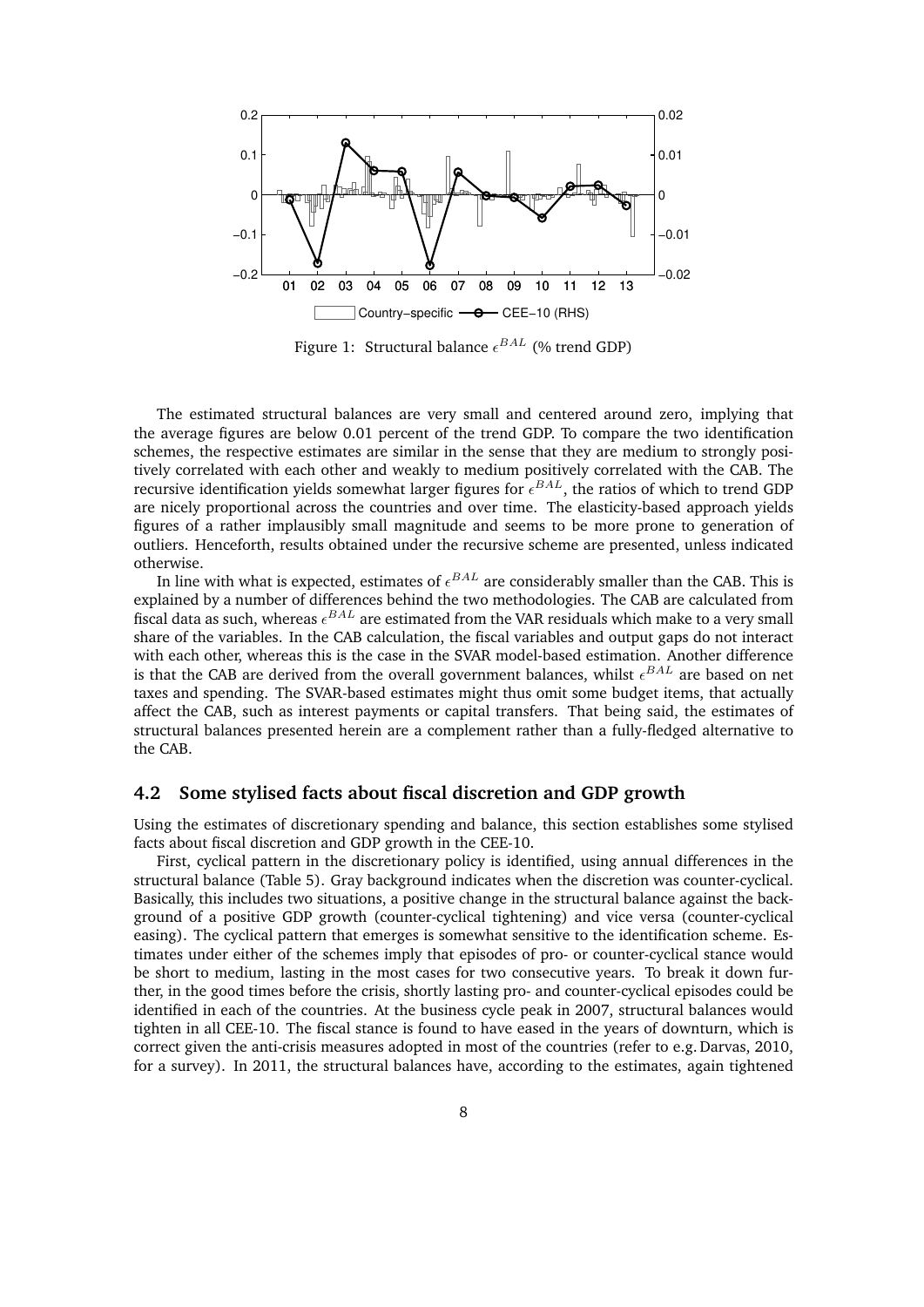in all ten countries. In the first case, buoyant economic conditions provided sufficient room for a fiscal restriction. The latter improvement in the structural balances is found in a context of general consolidation pressures, given the deteriorated debt outlooks (cf. e.g. MFCR, 2012; MoFSR, 2012; and Guerson, 2013).

|      | <b>BG</b> | CZ     | EE     | LV     | LT     | HU     | PL  | RO     | SI     | <b>SK</b> |
|------|-----------|--------|--------|--------|--------|--------|-----|--------|--------|-----------|
| 2002 |           |        |        |        |        |        | $+$ |        | $^{+}$ | $^{+}$    |
| 2003 | $^{+}$    | $+$    | $+$    | $+$    | $^{+}$ | $^{+}$ | ۰   | $+$    | -      | $^{+}$    |
| 2004 |           | $+$    | $+$    | $^{+}$ | ۰      | ٠      |     |        |        |           |
| 2005 |           |        |        | -      | $^{+}$ | ٠      | $+$ | $+$    | $+$    | $^{+}$    |
| 2006 | $^{+}$    | $+$    |        |        | ۰      |        |     |        |        |           |
| 2007 | $+$       | $^{+}$ | $+$    | $+$    | $+$    | $+$    | $+$ | $+$    | $+$    | $^{+}$    |
| 2008 | ۰         | ۰      | -      | ٠      | $^{+}$ | $+$    | ۰   | -      |        |           |
| 2009 | $^{+}$    | -      | $^{+}$ | $^{+}$ | ٠      | -      |     | $^{+}$ | $+$    |           |
| 2010 |           |        |        | $^{+}$ | ۰      |        | ۰   | $^{+}$ | ٠      | $\pm$     |
| 2011 | $+$       | $+$    | $+$    | $+$    | $+$    | $+$    | $+$ | $+$    | $+$    | $^{+}$    |
| 2012 |           | $+$    |        | ۰      | $^{+}$ | $+$    | $+$ |        | $^{+}$ |           |
| 2013 |           |        |        | $^{+}$ | ۰      | $^{+}$ |     |        |        | $\pm$     |
|      |           |        |        |        |        |        |     |        |        |           |

Table 5: Cyclical properties of fiscal discretion

*Note:* Reported are signs of the annual change in the structural balance. Symbols used: "+" fiscal tightening, "-" fiscal easing. Gray background indicates when the fiscal stance was counter-cylical.

Table 8 in the Appendix reports average annual change in the CAB in a break-down by business cycle condition. The CAB changes, being in most of the countries positive during contraction and negative during overheating, would suggest a tendency to pro-cyclicality. The changes computed from the SVAR-based estimates do not seem to support that view. Turning to estimates in the literature, the results imply neither strong similarity nor dissonance. Examples of countries, for which cyclical profile herein considerably agrees with the previous literature, include Hungary (fiscal tightening in 2003, 2007-09, and 2011, cf. Mirdala, 2003); Slovakia (restriction in 2003 and subsequent easing in 2004 and 2006, tightening in 2010-11, cf. Marcanova and Odor, 2014); Czech republic (easing in 2008-09 and tightening toward 2011, cf. Ambrisko et al. , 2012); and Estonia and Latvia (restriction in 2003-04, cf. Mirdala, 2013).

Second, contributions of fiscal discretion to GDP growth are computed (Table 6). As a general property, the VAR framework enables to decompose historical GDP series into a component driven by the levels of the variables and a component driven by the VAR residuals. The net effect of the fiscal shocks is isolated by subtracting from the historical resimulation a counterfactual scenario with only GDP shocks. The estimated contributions of the discretionary policy are rather small, mounting in normal times to about 0.1 of a percentage point in a total of 4.1 p.p.. In severe contractions, the contributions were mostly negative, on average about -0.7 p.p. in a total of -6.5 p.p. The result that, in the periods of extreme cyclical condition discretionary policy seems to have moved with the cycle, might be interpreted as that discretion in some of the CEE countries was not able to lean quite effectively against the cyclical phase. Unlike the simple look at the cyclical pattern, the decomposition takes account of the outside lags involved with the fiscal policy. In that sense, the stimulus packages aimed at curtailing the crisis, have not immediately come to full effect. Another reason might be of a technical nature. VAR residuals are a good approximation of the underlying exogenous events as long as things are quite normal. However, an abnormal drop in tax receipts, for instance, that is driven by a drastic surge in economic activity will appear in the VAR residuals, though it was not caused by fiscal discretion. It is not straightforward to overcome this issue simply by econometric methods. For an exact identification of the exogenous events, detailed historical information on the budgetary process is required. Notwithstanding that, the finding of rather small-sized contributions is in line with the previous evidence, according to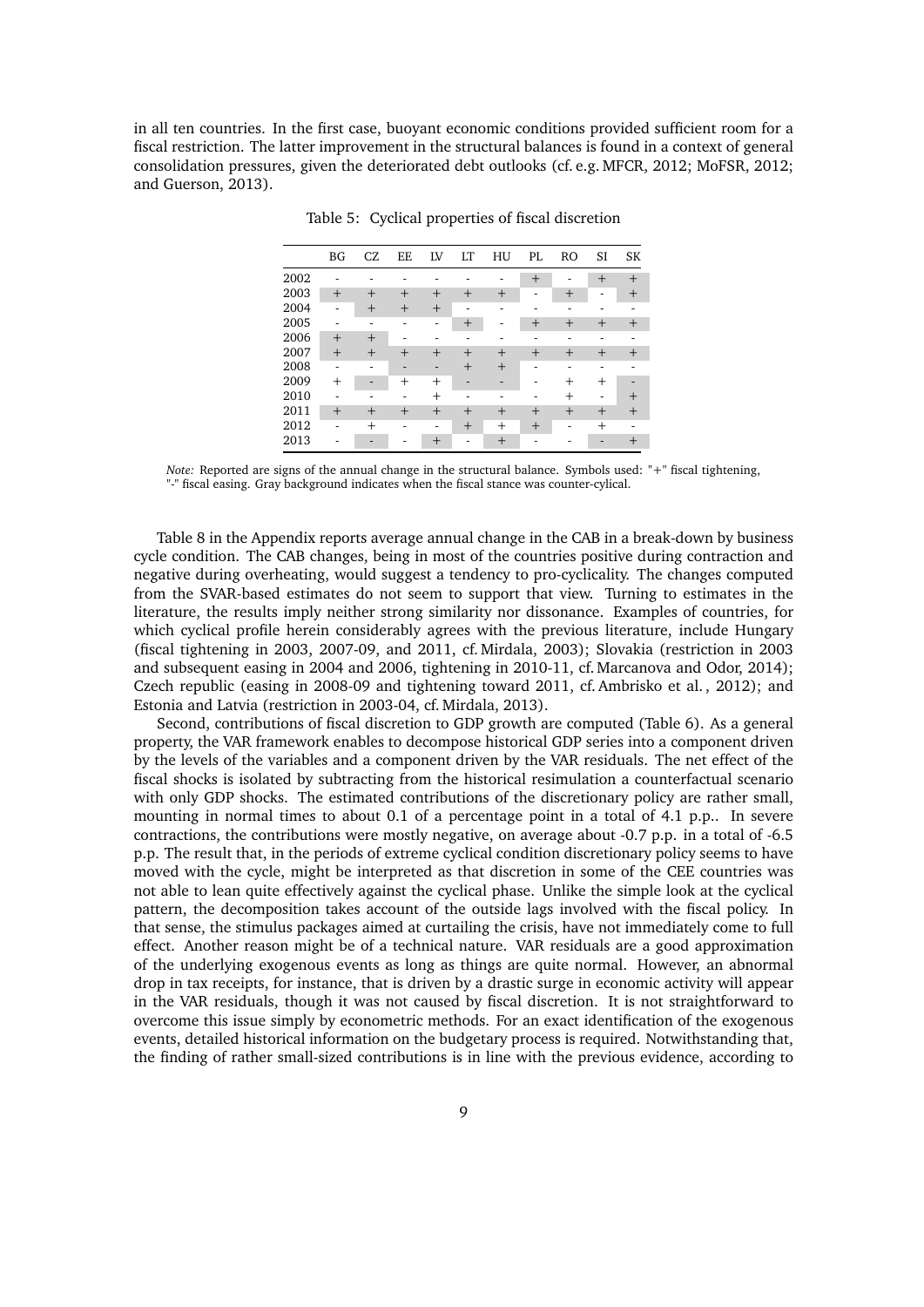which the effectiveness of fiscal policy in small open economies is rather low (e.g. Ilzetzki et al., 2013).

|                    | BG     | CZ.    | EE.     | ΙV      | LT     | HU     | PI.    | RO.    | SI     | SК     | $CEE-10$ |
|--------------------|--------|--------|---------|---------|--------|--------|--------|--------|--------|--------|----------|
| Normal times       |        |        |         |         |        |        |        |        |        |        |          |
| Overall GDP growth | 3.8    | 2.5    | 6.0     | 5.8     | 6.4    | 2.2    | 3.9    | 4.1    | 2.1    | 4.4    | 4.1      |
| Discretionary FP   | 0.4    | $-0.1$ | 0.3     | 0.1     | 0.0    | 0.4    | 0.0    | 0.0    | 0.1    | $-0.1$ | 0.1      |
| Contraction        |        |        |         |         |        |        |        |        |        |        |          |
| Overall GDP growth | $-2.6$ | -4.5   | $-14.0$ | $-17.8$ | $-6.7$ | $-6.8$ | 1.5    | $-1.2$ | $-7.9$ | $-4.9$ | $-6.5$   |
| Discretionary FP   | $-0.3$ | $-0.7$ | $-3.7$  | 0.1     | 0.2    | $-1.6$ | 0.1    | 0.3    | $-1.0$ | $-0.1$ | $-0.7$   |
| Overheating        |        |        |         |         |        |        |        |        |        |        |          |
| Overall GDP growth | 6.5    | 6.4    | 10.2    | 10.6    | 8.8    | 3.9    | 6.0    | 7.3    | 7.0    | 8.2    | 7.5      |
| Discretionary FP   | 0.0    | 1.0    | 0.5     | $-0.4$  | $-0.1$ | 1.9    | $-0.2$ | $-0.4$ | 0.9    | 0.3    | 0.4      |

Table 6: Contributions of fiscal discretion to GDP growth (p.p. GDP)

Third, relationship between the volatility in fiscal discretion, which Fatas and Mihov (2003) coined fiscal policy aggressiveness, and output volatility is examined. Figure 2 shows volatility of the GDP growth plotted against the fiscal policy aggressiveness. Two measures of aggressiveness are used, the standard deviation of the discretionary spending,  $\sigma_{\epsilon}^G$ , and of the structural balance,  $\sigma_{\epsilon}^{BAL}$ . There are only as few as ten observations, if the standard deviations are computed one per country. To increase the sample, additional sigmas were recursively computed moving a window of 12 quarters by 4 quarters, and of 4 quarters by 1 quarter, respectively. Given the multi-country context, the underlying units to compute the standard deviations were unified by taking percentages of the trend GDP.



Raw data  $\cdots$   $\cdots$  Moving window (12,4)  $\cdots$   $\cdots$  Moving window (4,1)

Figure 2: Fiscal aggressiveness and output volatility

Two stylised facts are observed: 1. The association between output volatility and the fiscal policy volatility is weak to moderate positive. The rank correlation coefficient amounts to 0.2-0.6 for spending and 0.1-0.6 for the structural balance (Table 9 in the Appendix). The picture conforms to empirical literature in the sense that it shows a positive relationship between higher output volatility and aggressiveness of fiscal policy (cf. Fatas and Mihov, 2003; and Badinger, 2009). 2. If also observations from downturns and overheating were to be included, the correlation coefficient would drop, to about 0.1-0.6 and 0.0-0.5, respectively. This is explained by the fact that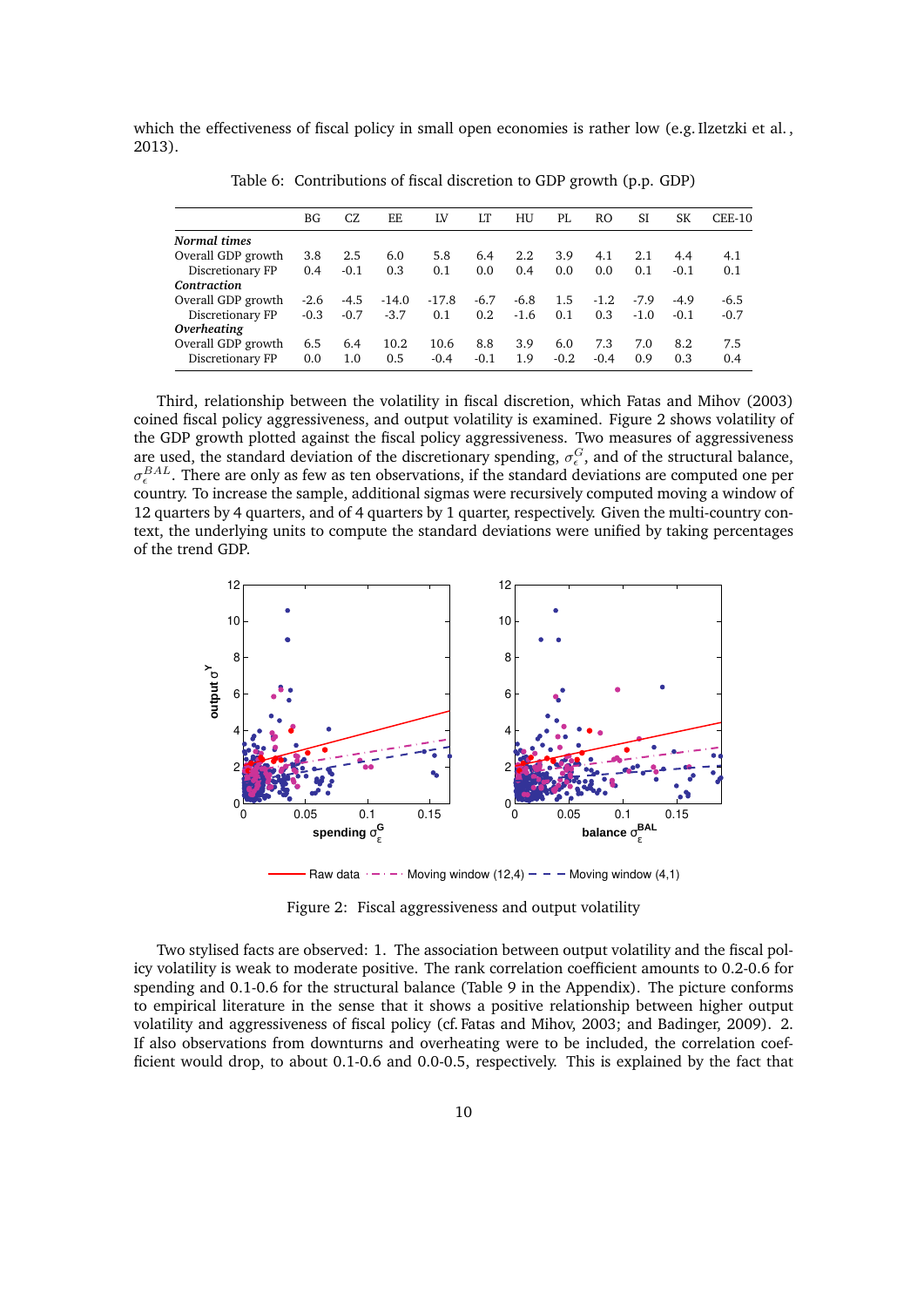whilst the GDP growth was considerably more volatile during those periods, fiscal policy volatility increased to a lesser extent (Table 7). The two findings are robust to identification method. Under the elasticity-based identification, the correlation is positive and smaller. The finding of a lower correlation under extreme cyclical condition would imply that at least the excess part of output volatility had been induced by other than policy factors. Given the openness of these economies, such non-fiscal factors might have included e.g. external demand or financial stability.

|                                                                                       | ΒG   | CZ.  | EF.  | ΙV   | LT   | HU   | PL   | RO.  | SI   | SK   | $CEE-10$ |
|---------------------------------------------------------------------------------------|------|------|------|------|------|------|------|------|------|------|----------|
| Normal times                                                                          |      |      |      |      |      |      |      |      |      |      |          |
| $\sigma^G_{\epsilon\atop{\sigma^B_\epsilon}AL}$                                       | 0.03 | 0.01 | 0.07 | 0.04 | 0.02 | 0.01 | 0.00 | 0.03 | 0.05 | 0.02 | 0.03     |
|                                                                                       | 0.04 | 0.01 | 0.10 | 0.07 | 0.04 | 0.01 | 0.00 | 0.03 | 0.06 | 0.06 | 0.04     |
| $\sigma^{\mathbf{Y}}$                                                                 | 2.39 | 2.53 | 2.95 | 4.00 | 2.33 | 2.22 | 1.81 | 2.48 | 2.78 | 2.41 | 2.59     |
| All observations                                                                      |      |      |      |      |      |      |      |      |      |      |          |
|                                                                                       | 0.03 | 0.01 | 0.07 | 0.04 | 0.05 | 0.03 | 0.00 | 0.03 | 0.05 | 0.01 | 0.03     |
| $\begin{array}{l} \sigma_\epsilon^G \\ \sigma_\epsilon^{BAL} \\ \sigma^Y \end{array}$ | 0.07 | 0.01 | 0.12 | 0.06 | 0.06 | 0.03 | 0.00 | 0.03 | 0.05 | 0.05 | 0.05     |
|                                                                                       | 3.66 | 3.37 | 6.75 | 8.02 | 6.37 | 3.23 | 2.06 | 4.24 | 4.10 | 3.91 | 4.57     |

Table 7: Standard deviations in fiscal discretion and GDP growth

## **5 Concluding remarks and further research**

This paper analyses the relationship between discretionary fiscal policy and output growth in ten CEE countries using quarterly data over 2000q1 to 2014q1. Three aspects are put forth: cyclical pattern in the discretionary policy, contributions to GDP growth, and the link between fiscal policy aggressiveness and output volatility. Policy discretion is estimated from a fiscal SVAR model following Blanchard and Perotti (2002) that is frequently used in the macroeconomic literature. The fiscal variables are net taxes and spending, which is motivated by their close association to aggregate demand and, through aggregate demand, to output. Given the narrower base, the estimates of structural balances presented herein are a complement rather than a fully-fledged alternative to cyclically adjusted balances.

The literature generally favours the use of rule-based fiscal policy to policy discretion, and even more so in emerging economies (cf. Kabashi, 2014). The empirical results from the CEE-10 in Section 4 provide the following supportive arguments for that view:

- Decomposition of the GDP suggests that fiscal discretion induced rather small contributions to economic growth. The finding is in line with the literature that finds low effectiveness of fiscal shocks in small open economies (e.g. Ilzetzki et al. , 2013).
- Correlation between fiscal policy aggressiveness and output volatility is weak to moderate positive, notwithstanding the underlying fiscal variable, spending or balance. The result agrees with the evidence of a positive relationship between fiscal policy volatility and output volatility from large panel studies (e.g. Fatas and Mihov, 2003; and Badinger, 2009).
- q Inspection of the structural balance cyclical properties has identified a mix of pro-and countercyclical episodes in the years before the crisis 2008-09. Governments might have underestimated the cyclical phase of the economy and failed to fully utilise the best years to create buffers.

Overall, this evidence discourages from using fiscal discretion in the CEE countries with the aim to reverse the business cycle condition. Not so much because discretionary policy, costly in terms of fiscal sustainability, could strongly affect output, but rather the contrary. That being said, this paper supports policy recommendations for the CEE countries expressed in the recent literature. In particular, they could profit from transparent medium-term fiscal rules that would enforce building up of reserves in good times and prevent the governments from running procyclical policies (e.g. Darvas and Kostyleva, 2011; and Kabashi, 2014). Appropriate fiscal rules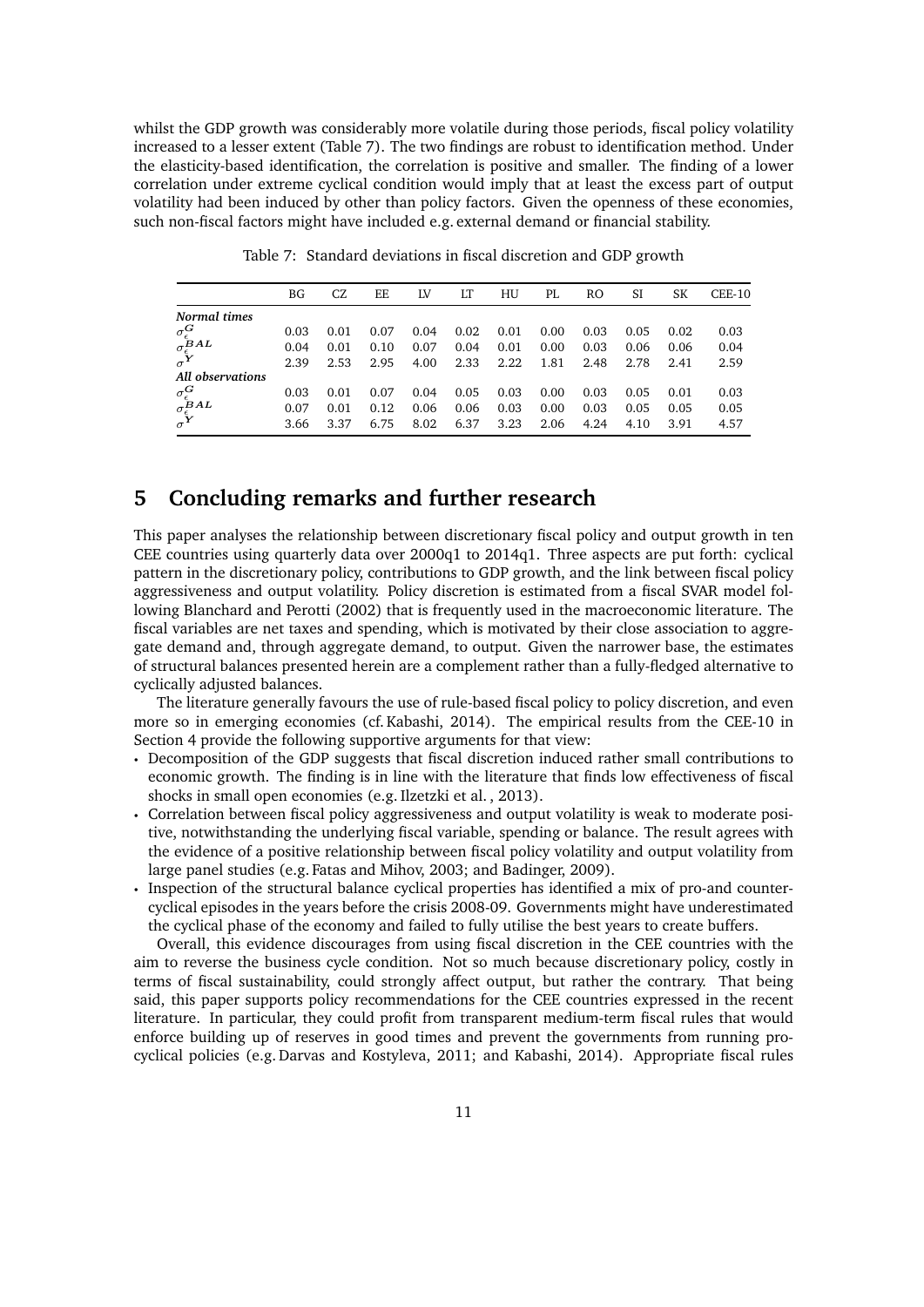should at the same time protect growth-productive spending in downturns (e.g. Klein et al. , 2013; and Barbiero and Darvas, 2014).

In further extensions of this work, the GDP growth decomposition might focus more specifically on public investment. A detailed break-down of the fiscal variables, combined with data on private investment, might improve accuracy of the estimated contributions to GDP growth. As another extension, the analysis of fiscal policy aggressiveness might include additional macroeconomic variables, such as private GDP components or inflation (e.g. Badinger, 2009). Section 4 has shown that correlation between policy aggressiveness and output volatility actually weakened in extreme cyclical condition, due to a disproportionately higher GDP volatility. It would thus be worthwhile to test on the causality between fiscal policy aggressiveness and output volatility using a theoretically underpinned model.

## **Acknowledgements**

An earlier version of this work appeared under the title "Discretion versus rule-based fiscal policy in new EU economies" as the Working Paper No. 2011-013 of the Faculty of Applied Economics, University of Antwerp. Remaining errors are my own. Support of the University of Antwerp is gratefully acknowledged. The views expressed herein are those of the author and should not be attributed to the institutions of affiliation.

#### **References**

Ambrisko, Robert, Augusta, Vitezslav, Hajkova, Dana, Kral, Petr, Netusilova, Pavla, Rikovsky, Milan, and Soukup, Pavel (2012): Fiscal Discretion in the Czech Republic in 2001-2011: Has It Been Stabilizing?, Czech National Bank, Research and Policy Notes, 1/2012

Afonso, Antonio, and Claeys, Peter (2008): The Dynamic Behaviour of Budget Components and Output, Economic Modelling, 25(1), pp. 93-117

Afonso, Antonio, and Jalles, Joao Tovar (2013): Do fiscal rules matter for growth?, Applied Economics Letters, 20(1), pp. 34-40

Afonso, Antonio, Agnello, Luca, and Furceri, Davide (2010): Fiscal policy responsiveness, persistence, and discretion, Public Choice, 145(3-4), pp. 503-530

Altar, Oisa, Necula, Ciprian, and Bobeica, Gabriel (2010): Estimating the cyclically adjusted budget balance for the Romanian economy - a robust approach, Romanian Journal of Economic Forecasting, 2/2010

Badinger, Harald (2009): Fiscal rules, discretionary fiscal policy and macroeconomic stability: an empirical assessment for OECD countries, Applied Economics, 41(1), pp. 829-847

Barbiero, Francesca, and Darvas, Zsolt (2012): In sickness and in health: Protecting and supporting public investment in Europe, Bruegel Policy Contribution, No. 2014/02

Blanchard, Olivier, and Perotti, Roberto (2002): An Empirical Characterization of the Dynamic Effects of Changes in Government Spending and Taxes on Output, Quarterly Journal of Economics, 117(4), pp. 1329-1368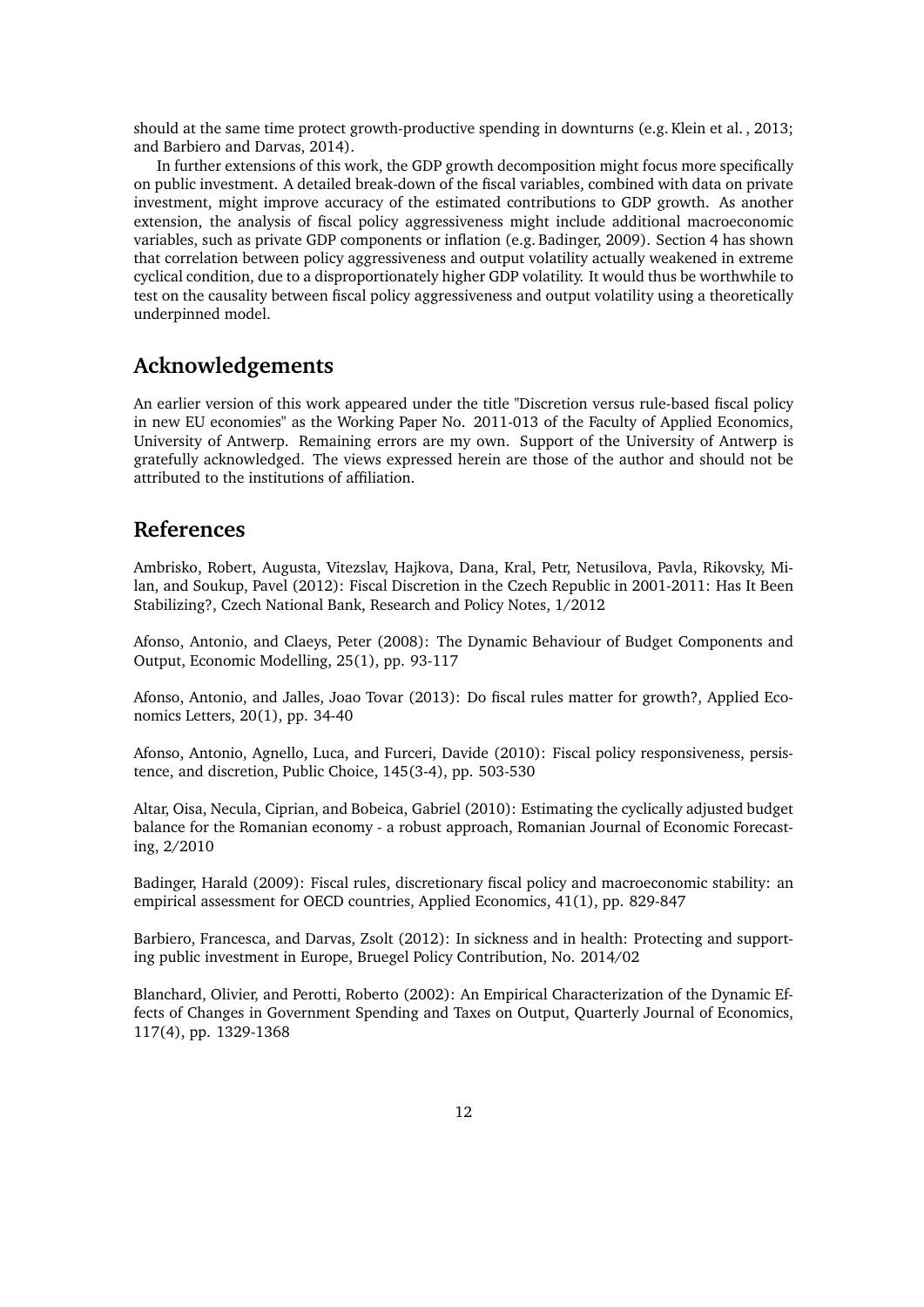Caldara, Dario and Kamps, Christophe (2008): What are the Effects of Fiscal Policy Shocks? A VAR-Based Comparative Analysis, European Central Bank, Working Paper 877

Darvas, Zsolt (2010): The Impact of the Crisis on Budget Policy in Central and Eastern Europe, OECD Journal on Budgeting, 10(1), pp. 1-42

Darvas, Zsot, and Kostyleva, Valentina (2011): Fiscal and Monetary Institutions in Central, Eastern and South-Eastern European Countries, OECD Journal on Budgeting, OECD Publishing, 11(1), pp. 147-185

Dinu, Marin, and Marinas, Marius-Corneliu (2014): Testing the Impact of the Fiscal Policy with the SVAR Model in Seven CEE Economies, ECECSR Journal, 48(1), pp. 23-48

Dumitru, Ionut, and Stanca, Razvan (2010): Fiscal discipline and economic growth - the case of Romania, Munich Personal RePEc Archive, Paper No. 27300

Eller, Markus (2009): Fiscal Position and Size of Automatic Stabilizers in the CESEE EU Member States - Implications for Discretionary Measures, Oesterreichische Nationalbank, Focus on European Economic Integration, Q2/2009

Eller, Markus, Cuaresma, Jesus Crespo, and Mehrotra, Aaron (2011): The Economic Transmission of Fiscal Policy Shocks from Western to Eastern Europe, Oesterreichische Nationalbank, Focus on European Economic Integration Q2/2011

Fatas, Antonio, and Mihov, Ilian (2003): The Case for Restricting Fiscal Policy Discretion, The Quarterly Journal of Economics, 118(4), MIT Press, November, 1419-1447

Girouard, Nathalie, and Andre, Christophe (2005): Measuring Cyclically-adjusted Budget Balances for OECD Countries", OECD Economics Department Working Papers, No. 434, OECD Publishing

Guerson, Alejandro (2013): The Composition of Fiscal Consolidation Matters: Policy Simulations for Hungary, International Monetary Fund, Working Paper No. 13/207

Grundiza, Sigita, Stikuts, Dainis, and Tkaeevs, Oiegs (2005): Cyclically adjusted balance of Latvia's general government consolidated budget, Bank of Latvia, Working Paper 5/2005

Hughes Hallett, Andrew J., Kattai, Rasmus, and Lewis, John (2012): How reliable are cyclically adjusted budget balances in real time? Contemporary Economic Policy, 30(1), pp. 75-92

Ilzetzki, Ethan, Mendoza, Enrique G., Vegh, and Carlos A. (2013): How big (small?) are fiscal multipliers?, Journal of Monetary Economics, 60(2), pp. 239-254

IMF (2009): Fiscal Implications of the Global Economic and Financial Crisis, IMF Staff Position Note, SPN/09/13, June 9, 2009

Kabashi, Rilind (2014): The Cyclical Character of Fiscal Policy in Transition Countries, Oesterreichische Nationalbank, Focus on European Economic Integration, Q1/2014

Klein, Caroline, Price, Robert W., and Worgotter, Andreas (2013): Improving the Fiscal Framework to Enhance Growth in an Era of Fiscal Consolidation in Slovakia, OECD Economics Department Working Papers, No. 1018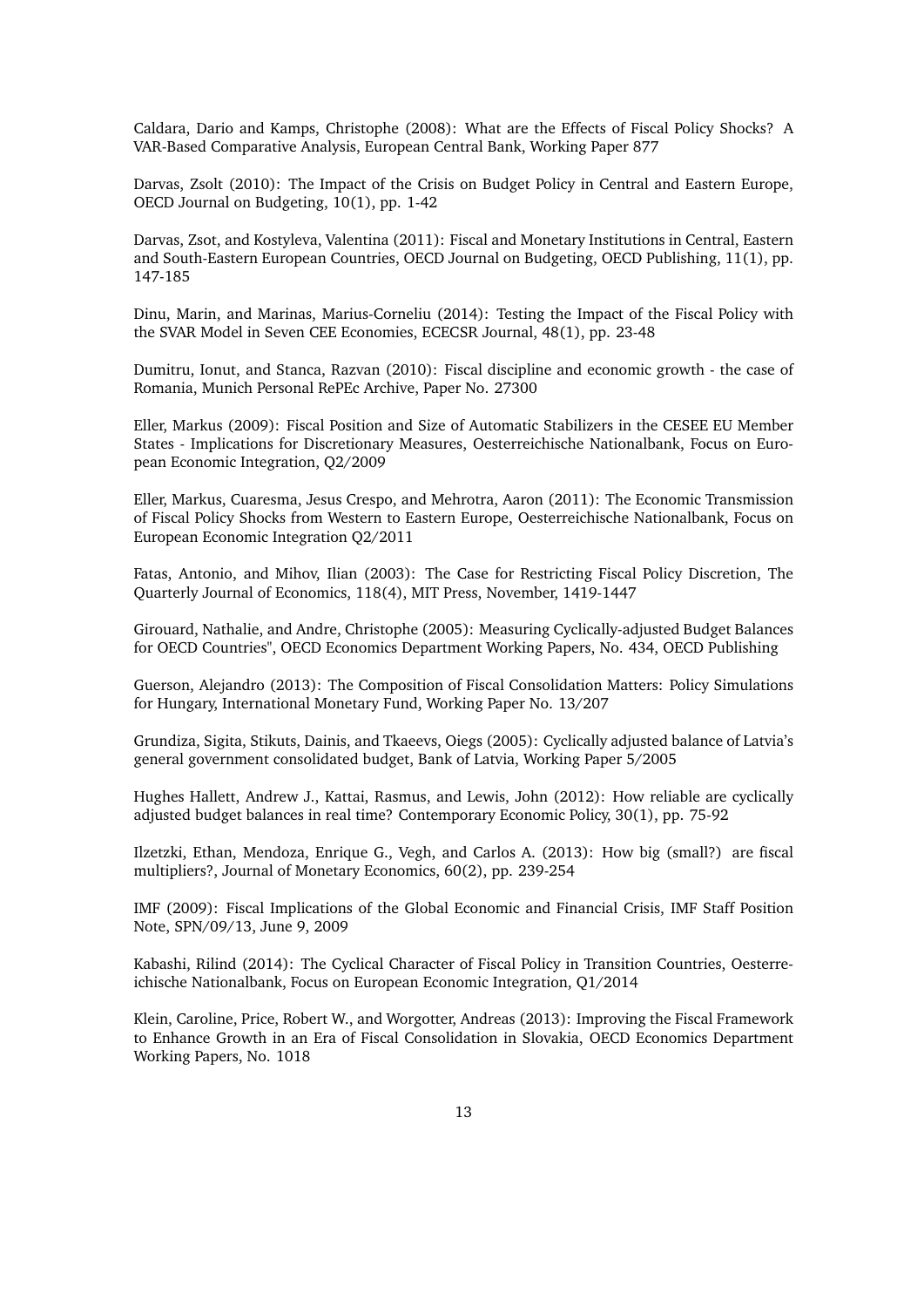Lewis, John (2007): Fiscal Policy in Central and Eastern Europe: What Happened in the Run-Up to EU Accession?, International Economics and Economic Policy, 4(1), pp. 15-31

Lewis, John (2013): Fiscal policy in Central and Eastern Europe with real time data: cyclicality, inertia and the role of EU accession, Applied Economics, 45(23), pp. 3347-3359

Marcanova, Maria, and Odor, Ludovit (2014): The "true" deficit: Improving structural budget balance estimation for Slovakia, Council of budget responsibility of the Slovak Republic, Working Paper 3/2004

Mencinger, Jernej, and Aristovnik, Aleksander (2014): Fiscal Policy Stance Reaction to the Financial/Economic Crisis in the EMU: The Case of Slovenia, Zagreb International Review of Economics & Business, Vol. 17, Special Conference Issue, pp. 17-30

Mirdala, Rajmund (2013): Lessons Learned from Tax versus Expenditure Based Fiscal Consolidation in the European Transition Economies, Munich Personal RePEc Archive, Paper No. 46792

MFCR (2012): Fiscal outlook of the Czech republic, Ministry of Finance of the Czech republic, May

MoFSR (2012): Stability Programme of the Slovak Republic for 2012 - 2015, Ministry of Finance of the Slovak republic, April

Mourre, Gilles, Isbasoiu, George-Marian, Paternoster, Dario, and Salto, Matteo (2013): The cyclicallyadjusted budget balance used in the EU fiscal framework: an update, European Commission, Economic Papers No. 478

OeNB (2012): Proceedings of OeNB Workshop "Limited Fiscal Space in CESEE : Needs and Options for Post-Crisis Reform" - 68th East Jour Fixe of the Oesterreichische Nationalbank, February 28, 2011, Vienna, Austria

Rae, Gavin (2013): After years of above-average growth, Poland now faces the spectre of recession, Blog, http://blogs.lse.ac.uk/europpblog/2013/07/08/poland-recession/

Reiss, Lucas (2013): Structural Budget Balances: Calculation, Problems and Benefits, Oesterreichische Nationalbank, Monetary policy & the economy, Q1/13

Staehr, Karsten (2008): Fiscal policies and business cycles in an enlarged euro area, Economic Systems, 32(1), pp. 46-69

Staehr, Karsten (2010): The Global Financial Crisis and Public Finances in the New EU Countries in Central and Eastern Europe: Developments and Challenges, Public Finance and Management, 10(4), pp. 671-712